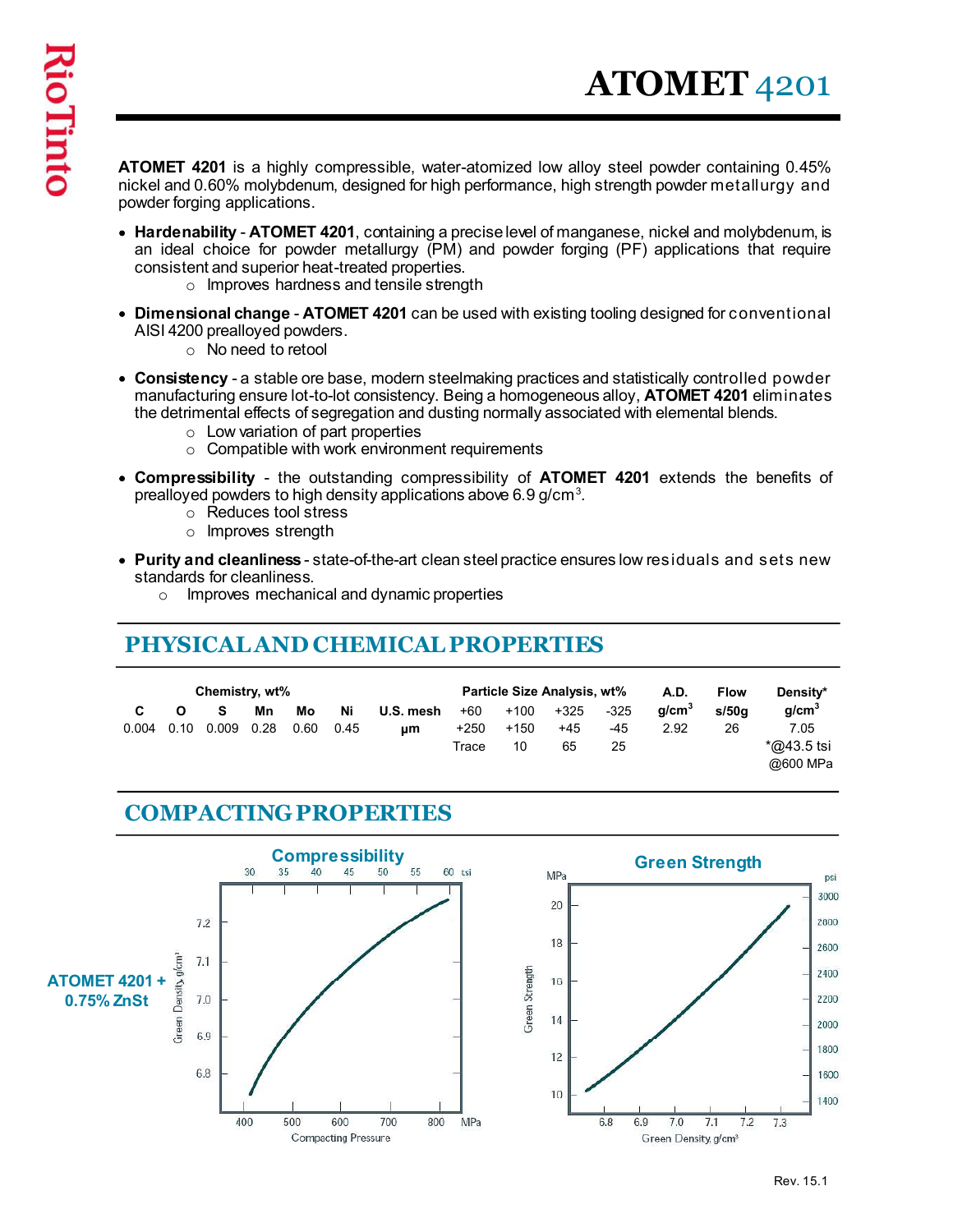### SINTERED PROPERTIES - Carbon Steels

Composition: ATOMET 4201 + graphite + 0.5% ZnSt Sintered in a rich endothermic atmosphere at 1120ºC (2050ºF) for 30 minutes.

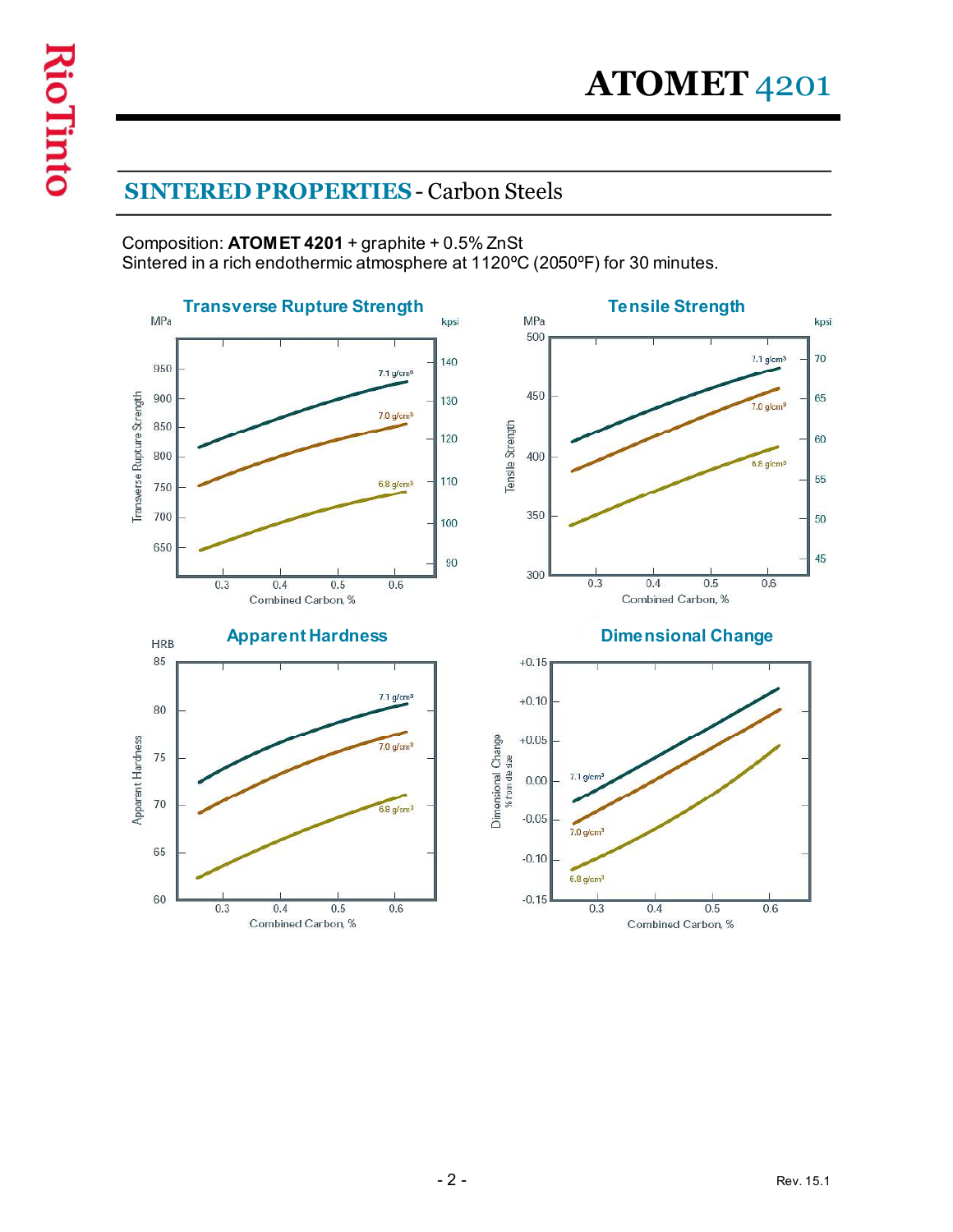# ATOMET 4201

| <b>Transverse</b><br><b>Material</b><br>Combined<br>Yield<br><b>Tensile</b><br>Added<br><b>Dimensional</b><br>Green<br>Apparent<br><b>Rupture</b><br>Carbon<br>Graphite<br><b>Strength</b><br><b>Strength</b><br><b>Density</b><br><b>Hardness</b><br>Change<br>Code<br><b>Strength</b><br>Range<br>$\%$<br>%<br>%<br>HRC (HRB)<br>%<br>MPa<br>MPa<br>MPa<br>kpsi<br>g/cm <sup>3</sup><br>kpsi<br>kpsi<br>$0.29 - 0.35$<br>FL-4203<br>6.80<br>0.30<br>600<br>95<br>370<br>53<br>290<br>42<br>3.4<br>(63)<br>$-0.10$<br>$0.29 - 0.35$<br>7.00<br>0.30<br>760<br>110<br>(70)<br>$-0.05$<br>60<br>320<br>47<br>3.6<br>410<br>7.10<br>0.29-0.35<br>3.7<br>0.30<br>820<br>119<br>(73)<br>$-0.02$<br>63<br>340<br>49<br>430<br>FL-4205<br>6.80<br>0.50<br>$0.46 - 0.52$<br>104<br>720<br>(69)<br>$-0.02$<br>390<br>57<br>320<br>47<br>2.3<br>7.00<br>0.50<br>$0.46 - 0.52$<br>830<br>120<br>360<br>2.5<br>(75)<br>0.04<br>64<br>52<br>440<br>$0.46 - 0.52$<br>370<br>2.6<br>7.10<br>0.50<br>900<br>130<br>66<br>54<br>(79)<br>0.06<br>460<br>6.80<br>$0.62 - 0.68$<br>FL-4207<br>0.70<br>109<br>(72)<br>350<br>750<br>0.05<br>420<br>61<br>51<br>1.0<br>7.00<br>0.70<br>$0.62 - 0.68$<br>870<br>126<br>(78)<br>0.09<br>67<br>390<br>56<br>1.3<br>460<br>7.10<br>$0.62 - 0.68$<br>0.70<br>940<br>136<br>(81)<br>0.12<br>70<br>400<br>58<br>480<br>1.4<br>6.80<br>0.30<br>$0.29 - 0.35$<br>1450<br>210<br>29<br>690<br>100<br>$\overline{\phantom{a}}$<br>7.00<br>0.30<br>$0.29 - 0.35$<br>1700<br>248<br>34<br>790<br>114<br>$\overline{\phantom{a}}$<br>$0.29 - 0.35$<br>7.10<br>0.30<br>1880<br>272<br>36<br>123<br>850<br>$\overline{\phantom{a}}$<br>6.80<br>$0.46 - 0.52$<br>0.50<br>1490<br>216<br>34<br>770<br>111<br>$\overline{\phantom{a}}$<br>7.00<br>0.46-0.52<br>38<br>0.50<br>1780<br>258<br>890<br>129<br>$\overline{\phantom{a}}$<br>0.50<br>280<br>40<br>7.10<br>$0.46 - 0.52$<br>1930<br>142<br>980<br>$\overline{\phantom{0}}$<br><b>HEAT-TREATED PROPERTIES - Carbon Steels</b><br>Composition: ATOMET 4201 + graphite + 0.5% ZnSt<br>Sintered in a rich endothermic atmosphere at 1120°C (2050°F) for 30 minutes.<br>quenched 50°C, tempered 1 hour at 185°C (365°F). |                    |  |  |  |  |  |  |
|-------------------------------------------------------------------------------------------------------------------------------------------------------------------------------------------------------------------------------------------------------------------------------------------------------------------------------------------------------------------------------------------------------------------------------------------------------------------------------------------------------------------------------------------------------------------------------------------------------------------------------------------------------------------------------------------------------------------------------------------------------------------------------------------------------------------------------------------------------------------------------------------------------------------------------------------------------------------------------------------------------------------------------------------------------------------------------------------------------------------------------------------------------------------------------------------------------------------------------------------------------------------------------------------------------------------------------------------------------------------------------------------------------------------------------------------------------------------------------------------------------------------------------------------------------------------------------------------------------------------------------------------------------------------------------------------------------------------------------------------------------------------------------------------------------------------------------------------------------------------------------------------------------------------------------------------------------------------------------------------------------------------------------------------------------------------------------------------------------------------------------------------------------------------------------------|--------------------|--|--|--|--|--|--|
| ATOMET <sub>4201</sub>                                                                                                                                                                                                                                                                                                                                                                                                                                                                                                                                                                                                                                                                                                                                                                                                                                                                                                                                                                                                                                                                                                                                                                                                                                                                                                                                                                                                                                                                                                                                                                                                                                                                                                                                                                                                                                                                                                                                                                                                                                                                                                                                                              |                    |  |  |  |  |  |  |
| Elongation<br>Heat-treated 15 minutes at 845°C (1550°F), atmosphere with 0.8% carbon potential, oil                                                                                                                                                                                                                                                                                                                                                                                                                                                                                                                                                                                                                                                                                                                                                                                                                                                                                                                                                                                                                                                                                                                                                                                                                                                                                                                                                                                                                                                                                                                                                                                                                                                                                                                                                                                                                                                                                                                                                                                                                                                                                 |                    |  |  |  |  |  |  |
|                                                                                                                                                                                                                                                                                                                                                                                                                                                                                                                                                                                                                                                                                                                                                                                                                                                                                                                                                                                                                                                                                                                                                                                                                                                                                                                                                                                                                                                                                                                                                                                                                                                                                                                                                                                                                                                                                                                                                                                                                                                                                                                                                                                     | Designation        |  |  |  |  |  |  |
|                                                                                                                                                                                                                                                                                                                                                                                                                                                                                                                                                                                                                                                                                                                                                                                                                                                                                                                                                                                                                                                                                                                                                                                                                                                                                                                                                                                                                                                                                                                                                                                                                                                                                                                                                                                                                                                                                                                                                                                                                                                                                                                                                                                     | <b>MPIF Std 35</b> |  |  |  |  |  |  |
|                                                                                                                                                                                                                                                                                                                                                                                                                                                                                                                                                                                                                                                                                                                                                                                                                                                                                                                                                                                                                                                                                                                                                                                                                                                                                                                                                                                                                                                                                                                                                                                                                                                                                                                                                                                                                                                                                                                                                                                                                                                                                                                                                                                     |                    |  |  |  |  |  |  |
|                                                                                                                                                                                                                                                                                                                                                                                                                                                                                                                                                                                                                                                                                                                                                                                                                                                                                                                                                                                                                                                                                                                                                                                                                                                                                                                                                                                                                                                                                                                                                                                                                                                                                                                                                                                                                                                                                                                                                                                                                                                                                                                                                                                     |                    |  |  |  |  |  |  |
|                                                                                                                                                                                                                                                                                                                                                                                                                                                                                                                                                                                                                                                                                                                                                                                                                                                                                                                                                                                                                                                                                                                                                                                                                                                                                                                                                                                                                                                                                                                                                                                                                                                                                                                                                                                                                                                                                                                                                                                                                                                                                                                                                                                     |                    |  |  |  |  |  |  |
|                                                                                                                                                                                                                                                                                                                                                                                                                                                                                                                                                                                                                                                                                                                                                                                                                                                                                                                                                                                                                                                                                                                                                                                                                                                                                                                                                                                                                                                                                                                                                                                                                                                                                                                                                                                                                                                                                                                                                                                                                                                                                                                                                                                     |                    |  |  |  |  |  |  |
|                                                                                                                                                                                                                                                                                                                                                                                                                                                                                                                                                                                                                                                                                                                                                                                                                                                                                                                                                                                                                                                                                                                                                                                                                                                                                                                                                                                                                                                                                                                                                                                                                                                                                                                                                                                                                                                                                                                                                                                                                                                                                                                                                                                     |                    |  |  |  |  |  |  |
|                                                                                                                                                                                                                                                                                                                                                                                                                                                                                                                                                                                                                                                                                                                                                                                                                                                                                                                                                                                                                                                                                                                                                                                                                                                                                                                                                                                                                                                                                                                                                                                                                                                                                                                                                                                                                                                                                                                                                                                                                                                                                                                                                                                     |                    |  |  |  |  |  |  |
|                                                                                                                                                                                                                                                                                                                                                                                                                                                                                                                                                                                                                                                                                                                                                                                                                                                                                                                                                                                                                                                                                                                                                                                                                                                                                                                                                                                                                                                                                                                                                                                                                                                                                                                                                                                                                                                                                                                                                                                                                                                                                                                                                                                     |                    |  |  |  |  |  |  |
|                                                                                                                                                                                                                                                                                                                                                                                                                                                                                                                                                                                                                                                                                                                                                                                                                                                                                                                                                                                                                                                                                                                                                                                                                                                                                                                                                                                                                                                                                                                                                                                                                                                                                                                                                                                                                                                                                                                                                                                                                                                                                                                                                                                     |                    |  |  |  |  |  |  |
|                                                                                                                                                                                                                                                                                                                                                                                                                                                                                                                                                                                                                                                                                                                                                                                                                                                                                                                                                                                                                                                                                                                                                                                                                                                                                                                                                                                                                                                                                                                                                                                                                                                                                                                                                                                                                                                                                                                                                                                                                                                                                                                                                                                     |                    |  |  |  |  |  |  |
|                                                                                                                                                                                                                                                                                                                                                                                                                                                                                                                                                                                                                                                                                                                                                                                                                                                                                                                                                                                                                                                                                                                                                                                                                                                                                                                                                                                                                                                                                                                                                                                                                                                                                                                                                                                                                                                                                                                                                                                                                                                                                                                                                                                     | FL-4203-HT         |  |  |  |  |  |  |
|                                                                                                                                                                                                                                                                                                                                                                                                                                                                                                                                                                                                                                                                                                                                                                                                                                                                                                                                                                                                                                                                                                                                                                                                                                                                                                                                                                                                                                                                                                                                                                                                                                                                                                                                                                                                                                                                                                                                                                                                                                                                                                                                                                                     |                    |  |  |  |  |  |  |
|                                                                                                                                                                                                                                                                                                                                                                                                                                                                                                                                                                                                                                                                                                                                                                                                                                                                                                                                                                                                                                                                                                                                                                                                                                                                                                                                                                                                                                                                                                                                                                                                                                                                                                                                                                                                                                                                                                                                                                                                                                                                                                                                                                                     |                    |  |  |  |  |  |  |
|                                                                                                                                                                                                                                                                                                                                                                                                                                                                                                                                                                                                                                                                                                                                                                                                                                                                                                                                                                                                                                                                                                                                                                                                                                                                                                                                                                                                                                                                                                                                                                                                                                                                                                                                                                                                                                                                                                                                                                                                                                                                                                                                                                                     | FL-4205-HT         |  |  |  |  |  |  |
|                                                                                                                                                                                                                                                                                                                                                                                                                                                                                                                                                                                                                                                                                                                                                                                                                                                                                                                                                                                                                                                                                                                                                                                                                                                                                                                                                                                                                                                                                                                                                                                                                                                                                                                                                                                                                                                                                                                                                                                                                                                                                                                                                                                     |                    |  |  |  |  |  |  |
|                                                                                                                                                                                                                                                                                                                                                                                                                                                                                                                                                                                                                                                                                                                                                                                                                                                                                                                                                                                                                                                                                                                                                                                                                                                                                                                                                                                                                                                                                                                                                                                                                                                                                                                                                                                                                                                                                                                                                                                                                                                                                                                                                                                     |                    |  |  |  |  |  |  |
| <b>Transverse Rupture Strength</b><br><b>Tensile Strength</b><br>MPa<br>MPa<br>kpsi<br>kpsi                                                                                                                                                                                                                                                                                                                                                                                                                                                                                                                                                                                                                                                                                                                                                                                                                                                                                                                                                                                                                                                                                                                                                                                                                                                                                                                                                                                                                                                                                                                                                                                                                                                                                                                                                                                                                                                                                                                                                                                                                                                                                         |                    |  |  |  |  |  |  |

#### HEAT-TREATED PROPERTIES- Carbon Steels

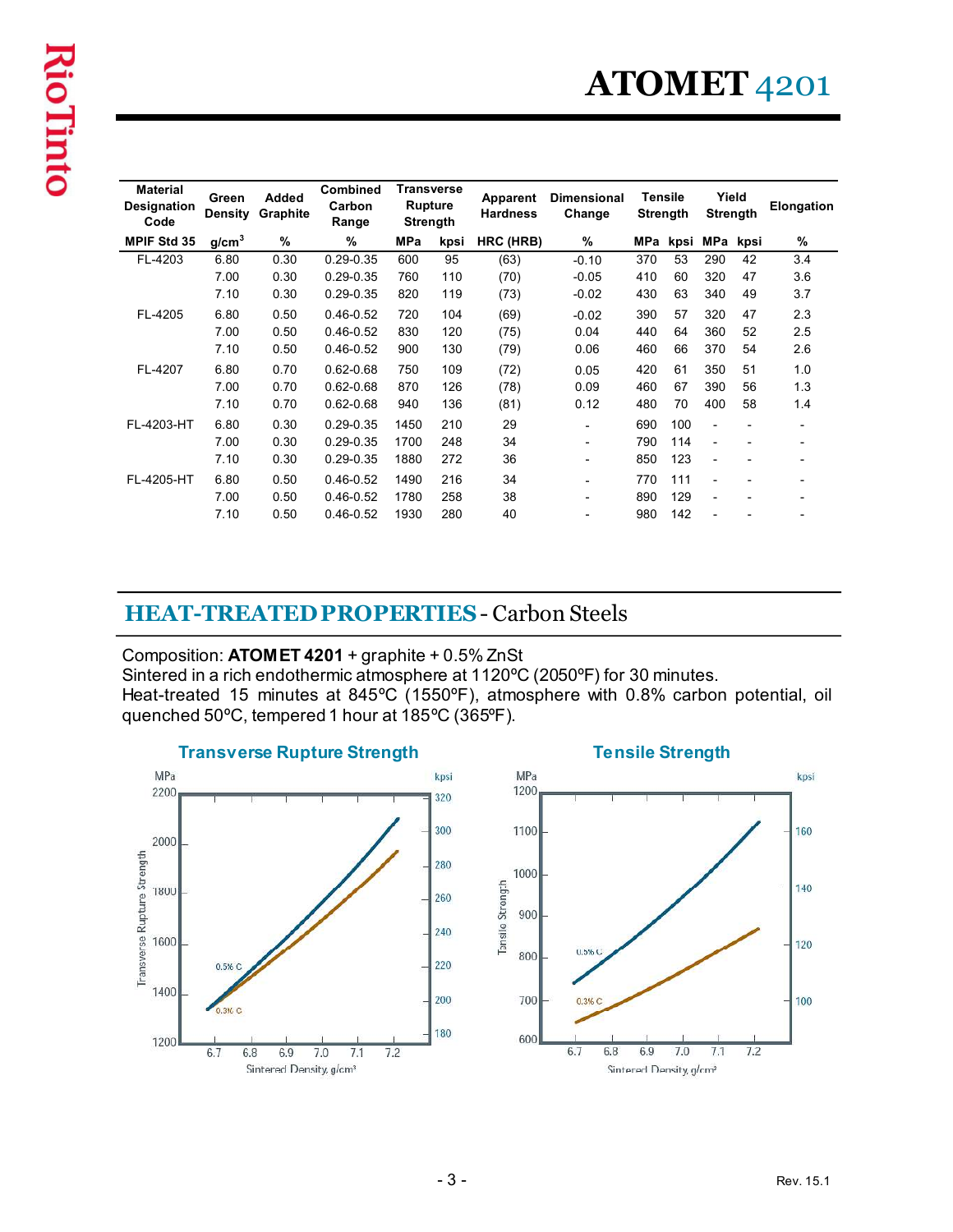## HEAT-TREATED PROPERTIES (continued) - Carbon Steels

Composition: ATOMET 4201 + graphite + 0.5% ZnSt Sintered in a rich endothermic atmosphere at 1120ºC (2050ºF) for 30 minutes. Heat-treated 15 minutes at 845ºC (1550ºF), atmosphere with 0.8% carbon potential. Oil quenched at 50ºC (125ºF), tempered 1 hour at 185ºC (365ºF).



### METALLOGRAPHIC ANALYSIS

ATOMET 4201, with the lowest level of non-metallic inclusions, is an ideal choice for fully dense applications which demand exceptional mechanical and dynamic properties.

#### **Cleanliness**

- A) Total surface area of inclusions: 0.006%
- B) Inclusions count:

| 6.7<br>6.8<br>6.9             | 7.1<br>7.2<br>7.0<br>Sintered Density, g/cm <sup>3</sup> |                                                                                                                          |  |
|-------------------------------|----------------------------------------------------------|--------------------------------------------------------------------------------------------------------------------------|--|
| <b>CANALYSIS</b>              |                                                          |                                                                                                                          |  |
|                               |                                                          | est level of non-metallic inclusions, is an ideal choice for fully<br>and exceptional mechanical and dynamic properties. |  |
| ions: <b>0.006%</b><br>Length | Number/                                                  |                                                                                                                          |  |
| μm                            | 100mm <sup>2</sup>                                       |                                                                                                                          |  |
| 30/50                         | 4.0                                                      |                                                                                                                          |  |
| 50/100<br>100/150             | 0.7<br>0.1                                               |                                                                                                                          |  |
| >150                          | 0.0                                                      |                                                                                                                          |  |
|                               |                                                          |                                                                                                                          |  |